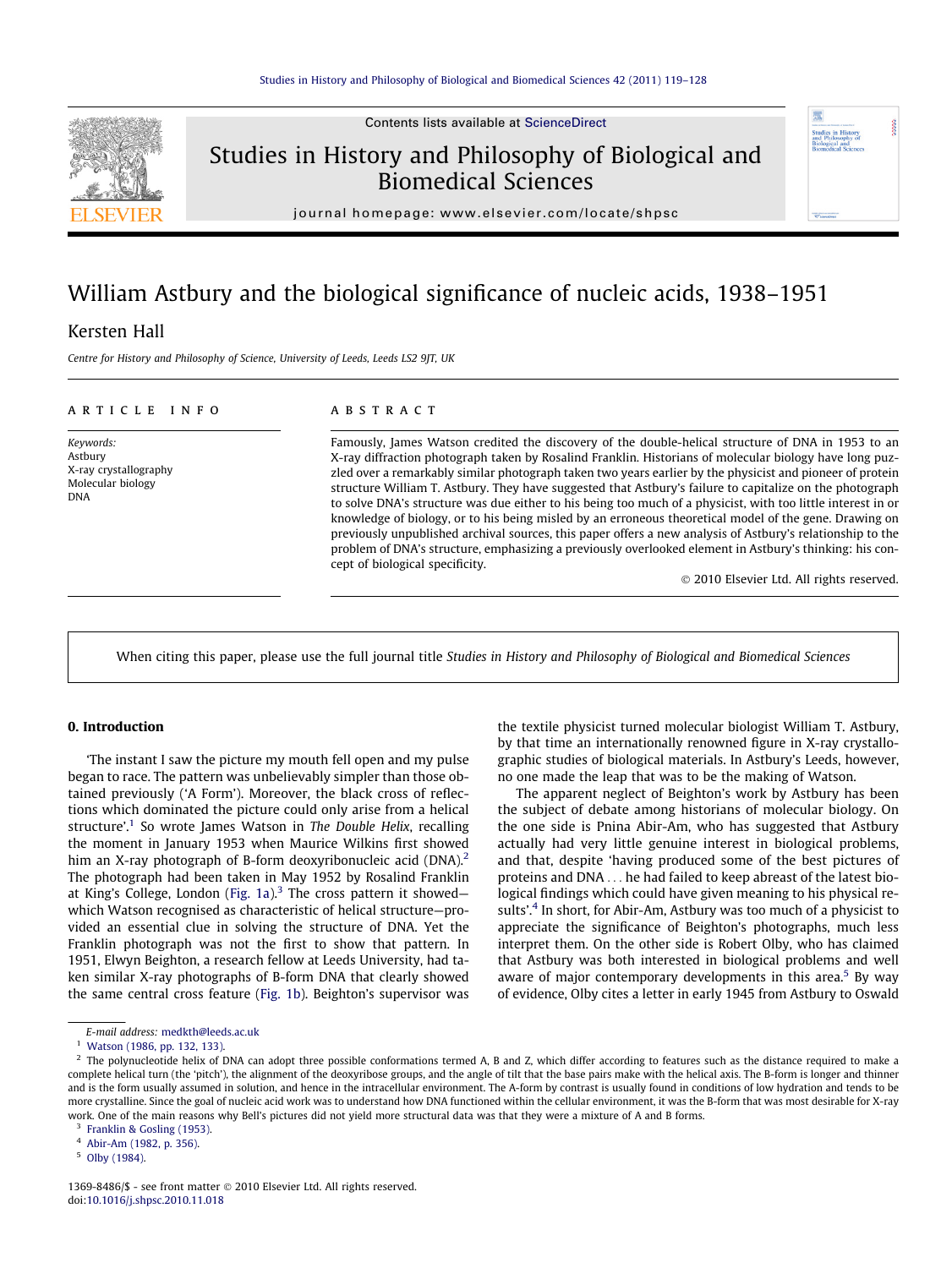<span id="page-1-0"></span>

Fig. 1a. X-ray diffraction photographs taken by Rosalind Franklin of B-form DNA in early 1952. The central cross-pattern was immediately recognised by Watson as being characteristic of a helical structure. (From [Franklin & Gosling, 1953\)](#page-9-0).



Fig. 1b. X-ray diffraction photographs taken by Elwyn Beighton in Astbury's laboratory of B-form sodium thymonucleate fibres on (i) 28th May 1951 and (ii) 1st June 1951. A striking feature of both pictures is the same central cross-pattern seen in Franklin's photograph shown above. (MS419, Box C.7, Astbury Papers, Special Collections, Brotherton Library, University of Leeds. Reproduced with kind permission from Special Collections, Brotherton Library, University of Leeds).

Avery, a clinician at the Rockefeller Institute. During the previous year, Avery together with his colleagues MacLynn McCarty and Colin MacLeod, had identified nucleic acid as being the chemical factor responsible for heritable changes in the pneumococcus bacterium. As is clear from the letter, this discovery caused Astbury much excitement and he asked Avery to send a sample of the purified nucleic acid to Leeds for study by X-ray analysis. For Olby, then, Astbury's problem was not lack of biological nous, but something else: his theory of the gene. Astbury backed the nucleoprotein model or theory of the gene, which posited that genes were constituted of both DNA and proteins. In Olby's view, it was this erroneous theory that held Astbury back, leaving him incapable of appreciating the full significance of Beighton's photographs.

Here I wish to endorse part of Olby's case and dissent from another part. The 1945 letter to Avery should put to rest the charge that Astbury was largely uninterested in biology. What remains questionable, however, is whether subscribing to the nucleoprotein model of the gene explains Astbury's failure to beat Watson and company to the double helix. In what follows I aim to show, contrary to Olby, that the model as Astbury understood it was far more flexible than tends to be remembered, and could well have accommodated the notion that DNA functions by itself, without help from proteins. Relatedly, I want to suggest that new insight into Astbury's case can be gained if, in line with more recent scholarship, we shift attention from the era's models of gene composition to its concepts of biological specificity—of how, that is, the structures of biological molecules determine their specific functions. Astbury's contact with Avery and response to his work—preserved in previously unexamined correspondence as well as unremarked passages in the 1945 letter—turn out to provide an invaluable window onto Astbury's understanding of biological specificity, how it related to this conceptual shift and how it helps explain his failure to make more of Beighton's photographs. At the outset, however, it is necessary to review Astbury's work in the 1920s and '30s on the structure of proteins.

#### 1. Prewar X-ray crystallographic studies: macromolecular conformation and biological specificity

Having trained in X-ray crystallography at the Royal Institution under Sir William Bragg, Astbury was appointed lecturer in textile physics at Leeds University in 1928, where he was charged with the task of using X-ray diffraction to study the structure of wool fibres. A major result of this work was the demonstration that the elasticity of wool fibres could be accounted for by changes in molecular structure. As a wool fibre was stretched, the constituent keratin polypeptide chains underwent a conformational change from a folded form (which he termed ' $\alpha$ -keratin') to an extended ( $\beta$ ) form.

Emboldened by his findings with wool fibres and having attracted the support of the Rockefeller Foundation, he then went on to show, in a series of landmark papers beginning in 1931, that a similar conformational change could explain the elastic properties of other keratinous biological fibres such as hair and feather.<sup>6</sup> Nor were such elastic properties confined only to fibres made of keratin, for Astbury then demonstrated that myosin, the chief molecular component of muscle tissue, underwent a similar transition from a folded  $\alpha$ - to an extended- $\beta$  form, a conformational change which he speculated might explain the contractile properties of muscle.<sup>7</sup> This conformational change was also observed in fibrous proteins of the epidermis and the key blood clotting component fibrinogen, leading to the classification of these different fibres as the keratinmyosin-epidermal-fibrinogen (k-m-e-f) group.<sup>8</sup> Astbury had thus demonstrated not only that the macroscopic properties of biological materials could be explained by changes in structure at the molecular level, but that apparently diverse biological materials were united by an underlying common conformational change. Here were the crucial innovations underpinning what gradually came to be called 'molecular biology'—a phrase that Astbury was one of the first to use.<sup>9</sup>

 $^6$  In a biographical memoir written in 1963, the crystallographer [J.D. Bernal](#page-9-0), cited the following three papers as being 'key' to Astbury's work–[Astbury & Street \(1932\), Astbury](#page-9-0) [& Woods \(1934\), Astbury & Sisson \(1935\)](#page-9-0).

[Astbury & Dickinson \(1935a,b\), Astbury & Dickinson \(1940\)](#page-9-0).

<sup>8</sup> [Astbury, Bailey, & Rudall \(1943\).](#page-9-0)

<sup>&</sup>lt;sup>9</sup> Although Astbury popularised 'molecular biology' in the United Kingdom, the origin of the term has actually been credited to Warren Weaver at the Rockefeller Institute [\(Judson, 1996, pp. 52–53\)](#page-9-0).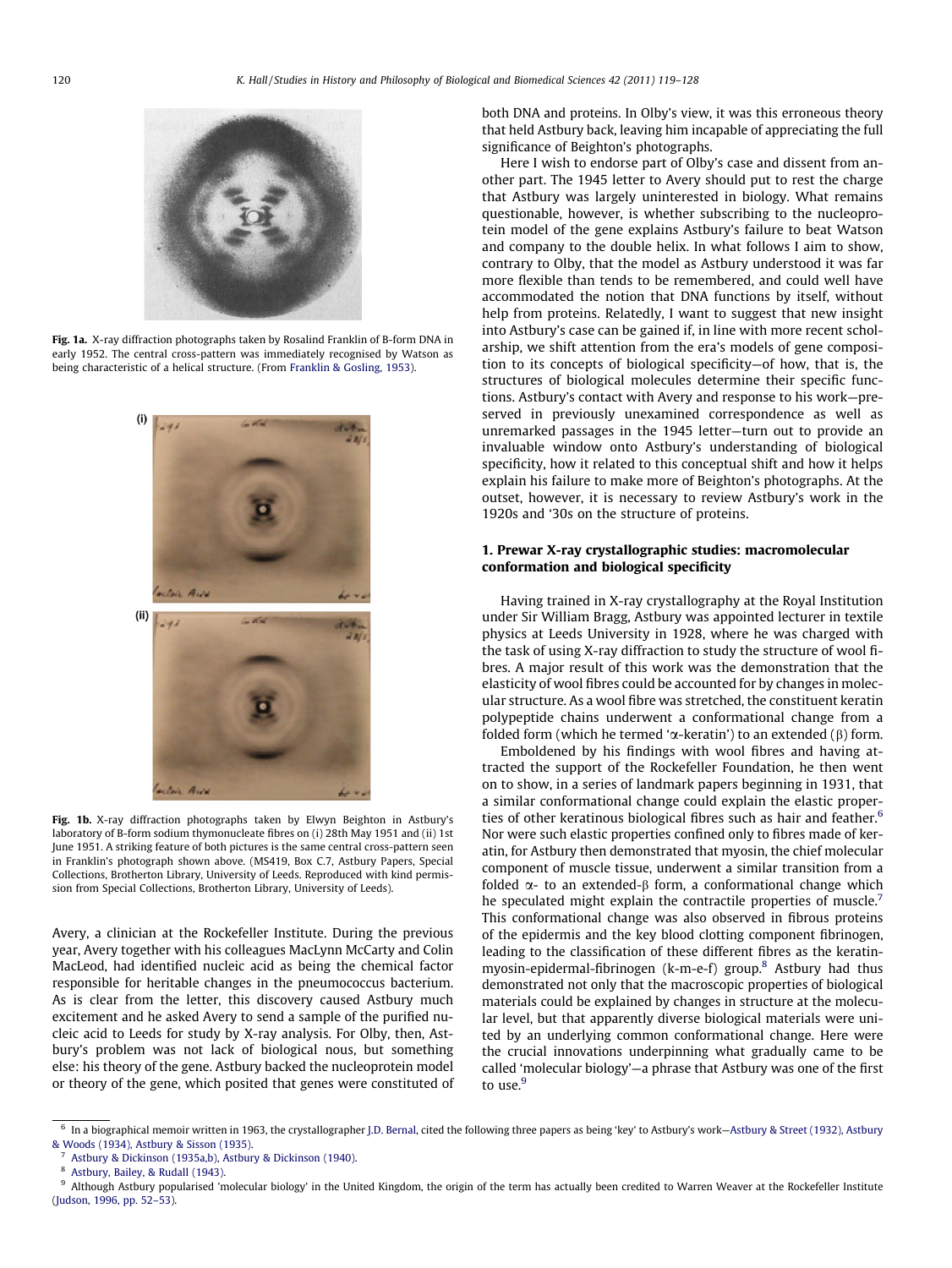His conviction that changes in structural conformation were central to any understanding of biological systems was a key theme of exhaustive studies carried out by his PhD student Florence Bell (later to become Mrs. Sawyer) between 1938 and 1939 on a diverse range of polysaccharide and protein fibres.<sup>10</sup> In her PhD thesis, Bell also attempted to address the question of whether the properties of the other main group of natural fibrous proteins, the collagen group, found in tissues such as tendons and the elastoidin component of sharks fin, could be explained by structural changes similar to the k-m-e-f group.<sup>11</sup> A further challenge was the structure of non-fibrous or globular proteins such as ovalbumin, which Bell also studied in her thesis. Although it was known that, on denaturation, such proteins assumed an extended chain form like that of a  $\beta$ -keratin fibre, it was not clear how the polypeptide form of these proteins was folded up in the native state.

The greatest proportion of Bell's doctoral thesis, however, was concerned not with the structure of proteins but with that of another set of biological fibres: the nucleic acids. It was already well understood at that time that the two biological entities known to be capable of self-replication, chromosomes and viruses, were composed of protein and nucleic acid; and this in turn had led to speculation that the relationship between these two compounds was central to an understanding of life. As Bell herself wrote in 1939: 'Possibly the most pregnant development in molecular biology is the realisation that the beginnings of life are closely associated with the interaction of proteins and nucleic acids.'12 Bell took X-ray photographs of nucleic acids from a variety of different sources including yeast, pancreas and Tobacco Mosaic Virus, but it was her work with fibres of sodium thymonucleate (later to be known as DNA) which yielded the most information. The key feature of Bell's X-ray photographs was a regular repeating structure at intervals of 3.4 Angstroms which led her and Astbury to deduce that this must be the distance between individual nucleotide bases in the molecule. With additional optical data, they therefore proposed a structural model in which the thymonucleic acid fibre was a rigid column of nucleotide bases stacked on top of each other like a 'pile of pennies' (Fig. 2).

As well as enabling the first structural model of thymonucleic acid, the 3.4 Angstrom spacing identified by Bell had some exciting implications, for it corresponded almost exactly with the interval between the side-chains of neighbouring amino acid residues in the extended  $\beta$ -keratin polypeptide chain. For Astbury this correspondence of distances could not have been mere coincidence and, as he explained in a 1938 paper, might well be of profound significance:

The significance of these findings for chromosome structure and behaviour will be obvious. It seems difficult to believe that it is no more than a coincidence that thymonucleic acid consists of a long succession of nucleotides spaced at a distance so nearly equal to that of the long succession of amino-acid residues in a fully extended polypeptide. Rather it is a stimulating thought that probably the interplay of proteins and nucleic acids in the chromosomes is largely based on this very fact, and that some critical stage in mitosis, involving elongation of the protein chains, is realized in close co-operation with the dominating period of the interacting nucleotides.<sup>13</sup>

In a similar vein, Bell, writing much later, recalled:-

Fig. 2. Astbury and Bell's 'Pile of Pennies' representation of the column of nucleotides constituting the unit of thymonucleic acid. Taken from [Astbury and](#page-9-0) [Bell \(1938b\).](#page-9-0)

We were 'ecstatic' to find a spacing identity-but not really surprised, because we had been hoping to find some relationship. Astbury considered that the nucleic acids were templates for protein duplication and organization, and held the polypeptide chains stretched and parallel for the division process.<sup>14</sup>

Astbury and Bell speculated that this similarity in spacing might allow the phosphate groups of a nucleic acid fibre to interact with the side-chains of an extended polypeptide chain, allowing the formation of a nucleic acid/protein fibre. In an initial attempt to explore this possibility they then went on to create complexes of the polypeptides clupein and edestin with nucleic acid fibres, going on to show that X-ray analysis of such compounds gave rise to diffraction patterns characteristic of a fibre. Knowing that chromosomes were composed chiefly of protein and nucleic acid, they proposed that these results provided, in the words of their 1938 paper presented at Cold Spring Harbor, 'a reasonable molecular basis for the linear sequence of genes demonstrated by the cytologists.'

That the material components of the gene should involve proteins to some degree was hardly surprising to them. Nucleic acids had long seemed far more limited in their capacity for structural variation than proteins, having neither the different side-chains nor folding configurations of protein molecules. Early chemical analyses of thymonucleic and yeast nucleic acids had shown the molar ratios of their four constituent nucleotides to be roughly equal to one, leading to the suggestion that both kinds of nucleic acid must consist of repeating units in which these four nucleotides were covalently bonded to each other. As methods for measuring molecular weights improved, successive measurements

<sup>13</sup> [Astbury & Bell \(1938a, p. 747\).](#page-9-0)

Individual nucleotide Nucleic acid backbone

<sup>&</sup>lt;sup>10</sup> [Astbury & Bell \(1939\).](#page-9-0)<br><sup>11</sup> Poll (1939, Pb D. Thesi

 $^{11}$  [Bell \(1939, Ph.D. Thesis\)](#page-9-0).

<sup>12</sup> Ibid, p. 63.

<sup>14</sup> Sawyer (1967)—cited in [Olby \(1994, p. 67\)](#page-9-0).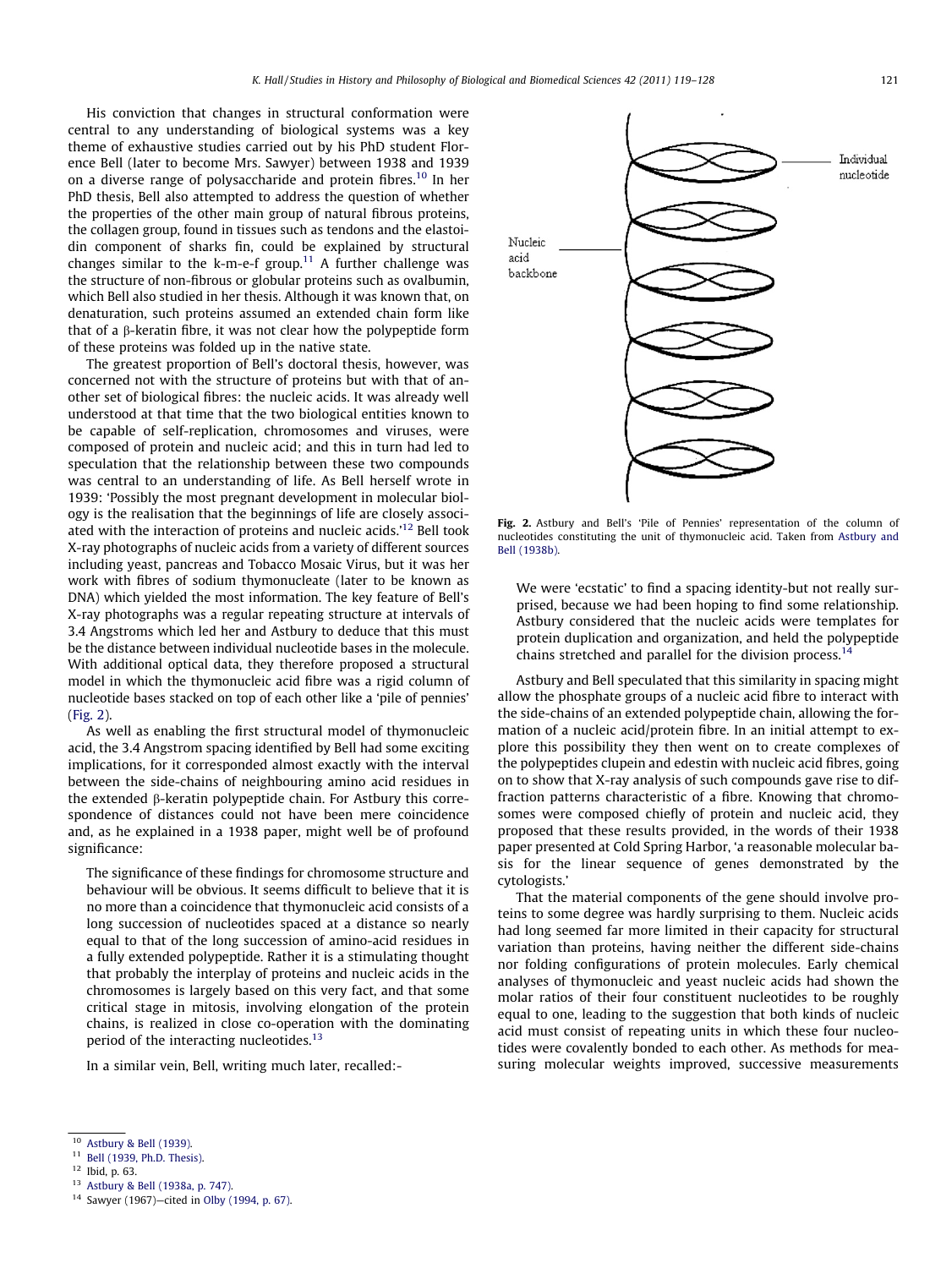yielded ever larger estimates for the molecular weight of nucleic acids leading to the conclusion that they were formed by the polymerisation of large numbers of individual tetranucleotide units. Although first proposed in 1910, the most commonly cited source for this 'tetranucleotide hypothesis' is a paper by Levene and Bass in 1931.<sup>15</sup> Its effect was to make nucleic acids appear rather biologically inert and unlikely candidates to be the material carriers of hereditary traits. After all, how could a monotonous repetition of four nucleotides in the same order encompass sufficient structural variation to confer diverse phenotypes such as eye colour in the fruit fly Drosophila?

We must take care, however, not to overstate the influence of the tetranucleotide hypothesis and its effect on the perception of nucleic acids. Contemporaries appreciated that the theory was, as a recent commentator has put it, 'almost data-free', based largely on theoretical estimates of nucleotide composition or experimentally derived values of dubious accuracy due to well-understood limitations in the chemical techniques then available.<sup>16</sup> Like many others, Astbury was accordingly cautious about deferring to the theory. Indeed, on the basis of his own X-ray data, he was willing to question the idea that the nucleic acid chain might simply be composed of repeating tetranucleotide units. In the 1938 Cold Spring Harbor paper, he wrote:

The actual order of sequence of the nucleotides in the column is still unknown, but already the X-ray data raise the question of what interpretation should be attached to the present verdict of analytical chemistry, that only four different nucleotides are used, for the true period along the long axis seems to be at least seventeen times the thickness of a nucleotide. The four nucleotides can therefore hardly follow one another always in the same order. $17$ 

This last sentence offers a vital but hitherto overlooked clue to Astbury's thinking about nucleic acids at this time. The first thing to note is that behind his reference here to the order of the nucleotides is a particular concept of biological specificity. It had been known for some time that proteins such as enzymes and antibodies were highly specific in their action: particular enzymes acted only on certain substrate molecules and particular antibodies bound only to certain antigen molecules. Since the crystallisation of urease by James Sumner in 1926 and pepsin by John Howard Northrop four years later, enzymes had been understood as composed of regular three-dimensional structures, the particular shape of which dictated their specificity for a given substrate molecule. Furthermore, in 1940, Linus Pauling proposed a theory of antibody action in which their binding to specific antigens was explained in terms of three-dimensional molecular conformation.18 A view therefore became prevalent that biological specificity in macromolecules was a direct result of their particular three-dimensional structure.

Since they could be composed of as many as twenty different varieties of amino acid, it was easy to see how the three-dimensional folding of a polypeptide chain could generate a protein macromolecule with specific properties such as an enzyme or an antibody. On the face of it, the case of nucleic acids could not have been more different. It was difficult to envisage how a repetition of only four nucleotides could generate structural variation to a similar degree to that seen in proteins. And yet, in the passage quoted above, Astbury indicated that he had glimpsed a way. His interpretation of his X-ray data suggested that there might be irregularity in the nucleotide sequence, and that this irregularity might well give rise to some degree of three-dimensional structural variation in the nucleic acids. And the existence of such structural variation would allow for the possibility that, like proteins, nucleic acid molecules might also possess some kind of biological specificity. Confirmation that this was highly likely came in 1944 when work on the pneumococcus bacterium by the clinicians Oswald Avery, Mac-Lynn McCarty and Colin MacLeod at the Rockefeller Institute came to Astbury's attention.

#### 2. Responses to Avery's experiments, 1944–5: nucleic acids and biological specificity

That the work of the Rockefeller team has been described by one popular undergraduate textbook as 'Avery's Bombshell' is a testament to its status in the canon of modern biology.<sup>19</sup> It was well established that cells of the pneumococcus bacterium could be classified as either virulent, 'smooth' (S) forms surrounded by a capsule composed largely of polysaccharides, or non-virulent, nonencapsulated 'rough' (R) forms. Research carried out by a number of different workers, during the 1920s and '30s, then showed that the addition of cellular extract from S type cells was able to convert R cells into the virulent form of the bacterium—a phenomenon which was dubbed 'transformation'.<sup>20,21,22</sup>

It was Oswald Avery and his fellow Rockefeller clinical scientists MacLynn McCarty and Colin MacLeod who identified this 'transforming factor' within the bacterial cellular extract as deoxyribonucleic acid. $23$  Avery was famously restrained in drawing conclusions from this work—in a letter written to his brother in 1943 discussing the research prior to publication, he wrote: 'Sounds like a virus—may be a gene. But with mechanisms I am not now concerned. One step at a time and the first step is, what is the chemical nature of the transforming principle? Someone else can work out the rest'.<sup>24</sup> The conclusions to the 1944 paper are similarly modest, restricting the findings to pneumococcus without making any wider extrapolation. The 'nucleic acids of this type', they wrote, 'must be regarded not merely as structurally important but as functionally active in determining the biochemical activities and specific characteristics of pneumococcal cells'.<sup>25</sup>

<sup>24</sup> Avery (1943) cited in [Dubos \(1976, p. 219\).](#page-9-0)

<sup>15</sup> [Levene & Bass \(1931\)](#page-9-0).

<sup>&</sup>lt;sup>16</sup> On examining the 1931 paper by Levene and Bass, Rollin Hotchkiss, a former associate of Oswald Avery, found a table compared percentages of purine and pyrimidine bases in thymonucleic acid derived from experimental measurements in Levene's laboratory 33 years earlier with theoretically obtained values. The correlation of the experimental values with the theoretical ones was at best, only very approximate with some 17 percent of the mass unaccounted for. Hotchkiss explained this disagreement as being due to the limitations of the chemical methods that Levene would have employed but says that as a result he felt that 'we need not take the values too seriously'. Furthermore, he claims that several people working on nucleic acids in the 1940s 'all stated that we didn't feel obliged to take the tetranucleotide calculations seriously'. Another column in the table purported to present experimentally derived values of base composition by H. Steudel in 1906, yet when Hotchkiss examined this original paper, these figures turned out to have been only calculated from theory 'for an arbitrary tetranucleotide'. ([Judson \(1980, p. 406; 1996, p. 13\)](#page-9-0)).

<sup>&</sup>lt;sup>17</sup> [Astbury & Bell \(1938b, p. 113\)](#page-9-0).

[Judson \(1996, p. 583\)](#page-9-0).

<sup>19</sup> [Watson, Hopkins, Roberts, Steitz, & Weiner \(1987, p. 69\)](#page-9-0).

<sup>20</sup> [Griffith \(1928\).](#page-9-0)

 $21$  [Dawson and Sia \(1931a,b\)](#page-9-0).

<sup>22</sup> [Alloway \(1932\)](#page-9-0).

<sup>23</sup> [Avery, MacLeod, & McCarty \(1944\)](#page-9-0).

<sup>25</sup> [Avery et al. \(1944, p. 155.\)](#page-9-0)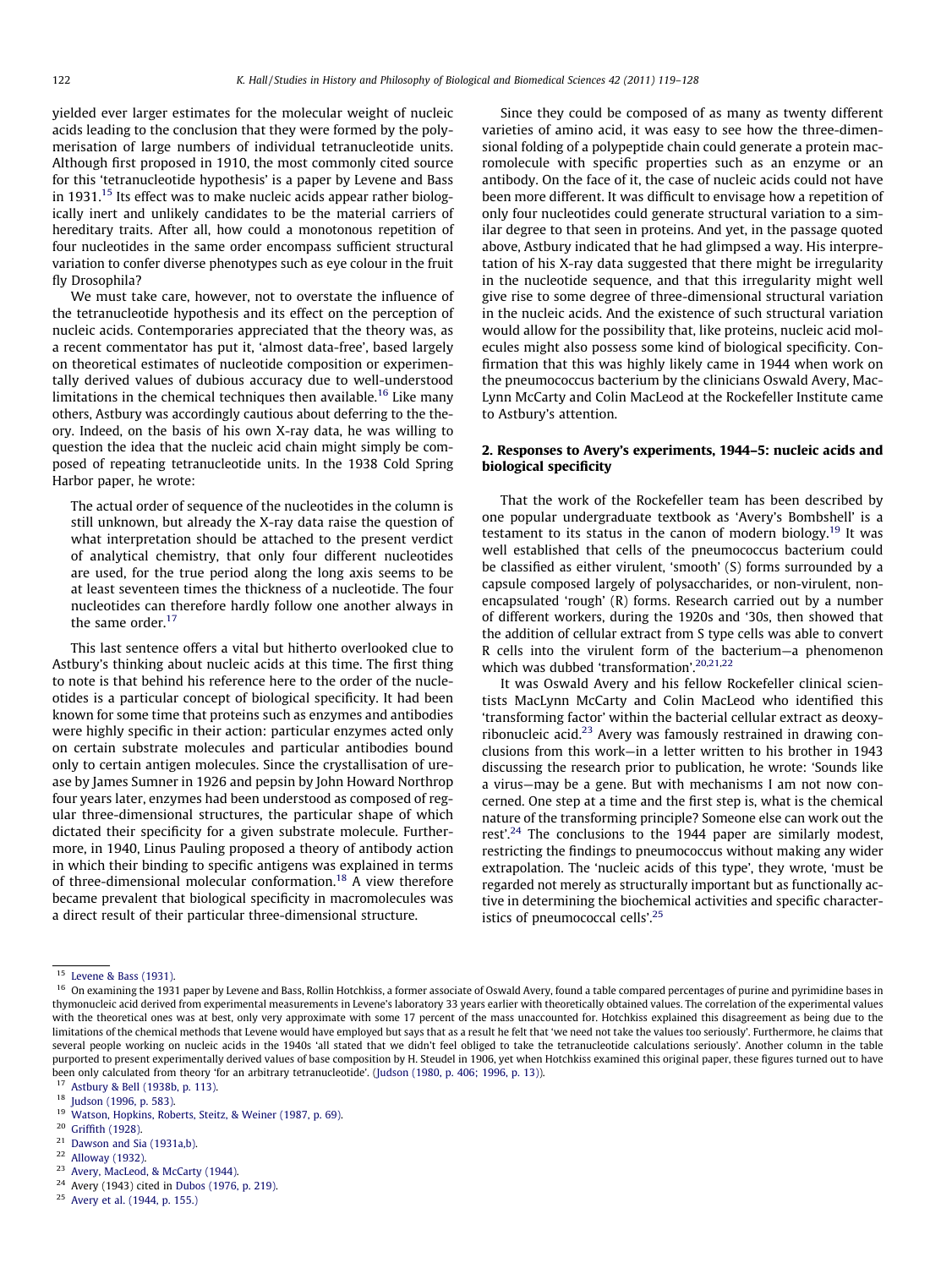The Avery, MacLeod and McCarty paper prompted several attempts at replication of the experiments in other bacterial systems.26 In New York City, Hattie Alexander, a paediatrician at the Babies' Hospital, successfully demonstrated transformation in Haemophilus influenzae; and in France, Andre Boivin attempted to reproduce transformation in  $E$ . coli.<sup>27</sup> The paper was the subject of discussion at a number of meetings held in the United States during 1945–1947, such as the Cold Spring Harbor Symposium of 1946 on 'Heredity and Variation in Micro-organisms', which was attended by Avery.<sup>28</sup> Despite later claims that the nucleoprotein model of the gene kept British scientists 'blissfully unaware' of the new findings, at least two scientists in the UK were indeed aware of Avery's work.<sup>29</sup>

The first of these was the Nottingham-based chemist J.M. Gulland, who, in an exhaustive 1945 study of the physico-chemical properties of nucleic acids and nucleoproteins, drew the following conclusion from Avery's work:

It is possible, as the authors suggest, that the biological activity of the material is not an inherent property of the nucleic acid but is due to minute amounts of some other substance so intimately associated with it as to escape detection. If, however, as the evidence strongly suggests, the transforming principle is a sodium salt of a desoxypentose nucleic acid, this type of polynucleotide must be regarded not merely as structurally important but as functionally active in determining the biochemical activities and specific characteristics of pneumococcal cells. This would appear to be the first occasion on which specific transformation has been experimentally induced in vitro by a chemically defined substance, and its implications are of the greatest importance in the fields of genetics, virology and cancer research.<sup>30</sup>

The second British scientist to recognise the profound significance of Avery's work was Astbury and his connection to the pneumococcus bacterium was through botany. Thanks to a collaboration with his colleague R.D. Preston in the Department of Botany at Leeds, Astbury had from 1937 onward applied his X-ray methods to studying the polysaccharide molecules found on the surface of the cell wall in green algae such as Valonia and Cladophora.<sup>31</sup> An entry from a travel diary written during a lecture tour of the United States in 1937 shows however that his interest in cell surface polysaccharides extended beyond algae to bacteria, and in particular to pneumococcus:-

Then talked about possible orientation in the polysaccharide capsule of pneumococcus. Sketched out plan of campaign with Goebel (c.f. Valonia). Introduced to polysaccharide assistant, Dr. R. Hotchkiss & then to the immunological head, Dr. O.T. Avery. Discussed problem with him too. Saw fibrous polysaccharides from pneumococci. Goebel will send samples and also dead cocci for X-rays.

### Most exciting!<sup>32</sup>

At first sight, the diversity of Astbury's studies in the 1930s and 40s, ranging from hair keratin to Valonia and pneumococcal cell surface polysaccharides, can look undisciplined. But a letter that he wrote in October 1944 to F.B. Hanson, assistant director in the Natural Sciences Division at the Rockefeller Institute, reveals the unifying theme. The polysaccharides found on the surface of Valonia and pneumococcus were, like proteins, yet another example of how biological specificity could be accounted for in terms of threedimensional molecular conformation:-

A very exciting thing (to me, at least) happened the other day. I saw in a book an electron microscope photo of a pneumococcus, and—what do you think?—it seems to confirm the very thing I had been writing in the D'Arcy Thompson Essay, that I discussed with Dr. Weaver and people at the Rockefeller Institute when I visited the States in 1937. At that time I was all 'hotted up' about the beautiful crossed meridian and logarithmic spiral arrangements of the cellulose chain-molecules that we had just discovered and worked out in the wall of the alga Valonia ventricosa, and I conceived the idea that the specificity of the polysaccharide capsule of the pneumococcus might rest not on chemistry alone but also on the geometrical arrangement of the chain-molecules constituting the capsule—that, in other words, the structure of the capsule might be like that of the Valonia wall in miniature. I talked about this to quite a number of people in the States (including, as I say, Dr. Weaver), but of course it was extremely difficult to do anything about it then. Now, unless my eyes deceive me, this electron microscope photo is actually confirming the idea after all these years. There is undoubtedly some sort of crossed spiral arrangement wound round the 'bug', and I am dying to know more ... This may be all hot air, in which case I shall apologise later for working you up unnecessarily; but if it is not, then it means something big, a new co-ordination of the activities of the proteins and the polysaccharides in one grand leap from an alga to a coccus.33 (Emphasis added)

Through his interest in cell surface polysaccharides, Astbury came into contact with the biochemist W.T.J. Morgan, who was working at the Lister Institute of Preventative Medicine in London.34 In June 1944, Morgan had published a paper in Nature which summarised Avery's identification of the transforming factor as nucleic acid.<sup>35</sup> Shortly afterwards, in a paper contributed to a collection of essays in honour of the biologist D'Arcy Thompson (mentioned in the letter quoted above), Astbury discussed Avery's latest work with great excitement and described the phenomenon of transformation in pneumococcus as 'controlled mutation'—exactly the same phrase that Morgan had used in his paper. $36$  The fact that he cited Morgan's paper rather than the original paper by Avery suggests that Astbury became aware of Avery's latest findings only through contact with Morgan. Astbury was nevertheless quick to acknowledge the signif-

<sup>31</sup> [Astbury & Preston \(1940\), Preston & Astbury \(1937\)](#page-9-0).

<sup>35</sup> [Morgan \(1944, p. 764\)](#page-9-0).

 $26$  For some time it was claimed that Avery's work was neglected or not appreciated on the grounds that it was published in a medical journal which non-clinical scientists were not likely to read [\(Stent, 1972; Wyatt, 1972,1975](#page-9-0)). Yet the work by Alexander and Boivin described in the main text, together with the discussion of Avery's work at scientific meetings suggest that, in certain sections of the scientific community at least, the significance of Avery's work was indeed acknowledged. [\(Judson \(1980, pp. 382–384\), Olby](#page-9-0) [\(1994, p. 202\)](#page-9-0)).

<sup>&</sup>lt;sup>27</sup> [Alexander and Leidy \(1951a,b\), Boivin \(1947\)](#page-9-0).

<sup>28</sup> [Olby \(1994, pp. 202, 203\).](#page-9-0)

 $^{29}$  [Olby \(1994, p. 204\)](#page-9-0).

[Gulland, Barker, & Jordan \(1945\)](#page-9-0).

<sup>32</sup> [Astbury \(1937, p. 18\).](#page-9-0)

<sup>33</sup> Letter from W.T. [Astbury](#page-9-0) to F.B. Hanson, 19th October 1944, (Astbury papers, MS419, Special Collections, Brotherton Library, University of Leeds–hereafter referred to as 'Astbury papers')

<sup>&</sup>lt;sup>34</sup> Letter from W.T. [Astbury](#page-9-0) to W.T.J. Morgan, 8th August 1941; 18th July 1942; 12th Oct 1942; 16th Oct 1942. Astbury papers.

<sup>36</sup> [Astbury \(1945a, p. 348\).](#page-9-0)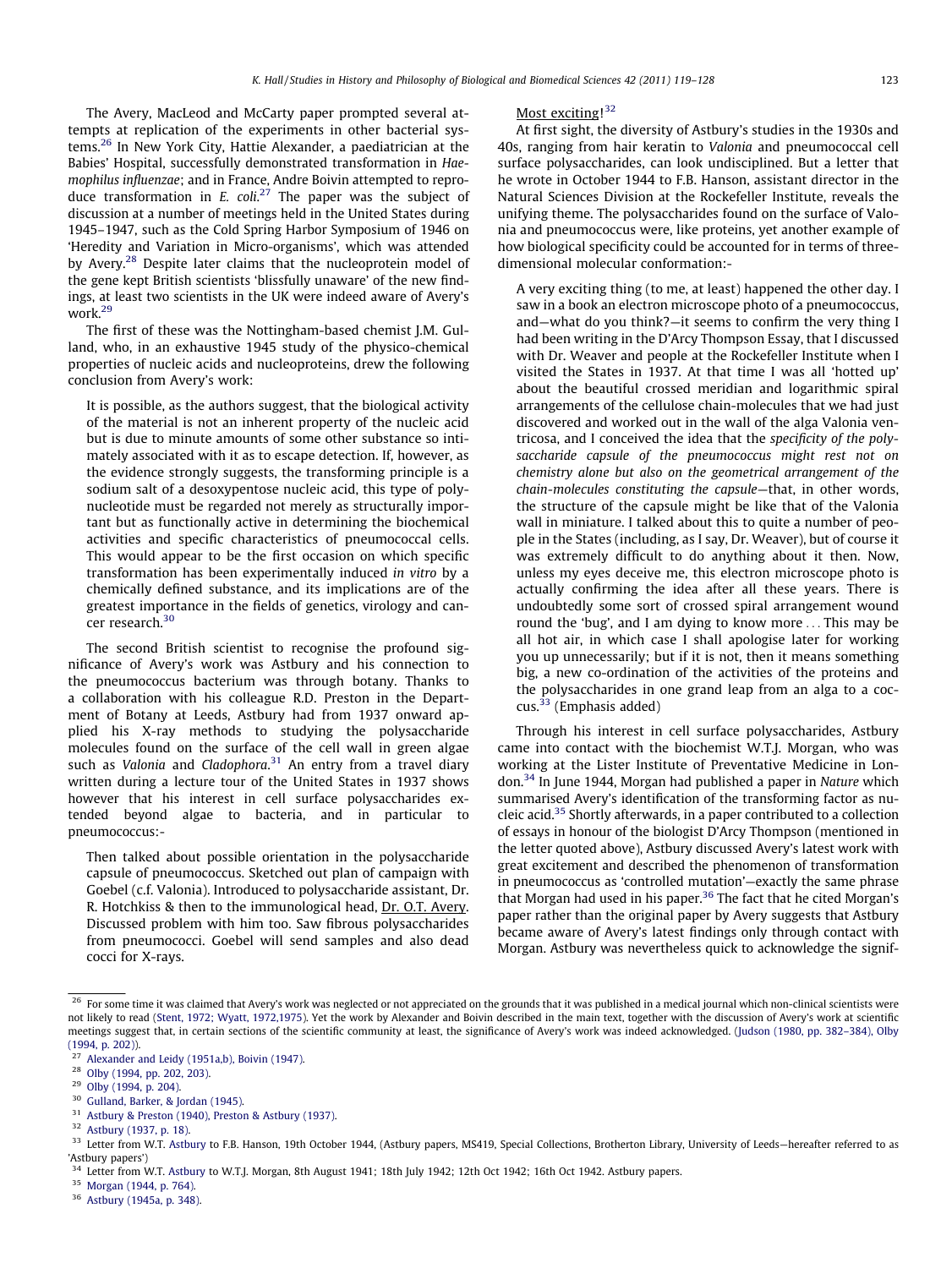icance of Avery's results. In the same letter to Hanson, he acknowledged the possibility that some degree of biological specificity might reside in the nucleic acids alone:

In this connection I was terribly thrilled to read of Avery's identification of the factor that predisposes the protein core of the pneumococcus to build its specific polysaccharide capsule (and ever after its own supply of factor too!). This is one of the most remarkable discoveries of our time and that the factor should turn out to be a bare thymonucleate after all touches me very closely for just before the war we did quite a lot of X-ray work on sodium thymonucleate and the nucleic acids in general. Indeed, the way things are going now all at once with regard to the plan of viruses, genes and cancer in the process of reproduction and growth is so exciting that it makes me wish I had a thousand hands and labs with which to get down to the problem of proteins and nucleic acids. Jointly those hold the physico-chemical secret of life, and quite apart from the war, we are living in a heroic age, if only more people could see it.<sup>37</sup>

Keen to become involved with this work, Astbury wrote to Avery in January 1945. Although extracts from this letter have been published by Olby to illustrate Astbury's engagement in biological matters generally, the letter bears testimony to something more precise: his interest in the possibility that nucleic acids might be capable of biological specificity. It is worth quoting from the beginning of the letter in full:

Dear Professor Avery

I do not know whether you will remember me, but I had the pleasure of having a little talk with you about the pneumococcus and things when I was lecturing in the States in 1937. I have recently been extremely thrilled by your identification of the factor that can transform the rough variant of the pneumococcus into the smooth specific form of another type and I am writing to ask if you could possibly let me have some for X-ray examination. You may know that I have done a fair amount of X-ray work on the structure of the nucleic acids, though on account of the war, some of it is unfortunately not yet published, and in particular I have been able to obtain quite a lot of information from my photographs of highly polymerised sodium thymonucleate. I note that you identify your factor as being probably this kind of thing, and I think you will agree that it has now become a matter of considerable urgency to get down much more thoroughly to the question of the specificity of the nucleic acids. If I could get some decent X-ray photographs of your preparation too, it might turn out helpful and I should be very grateful indeed if you could supply the stuff ... (Emphasis added)

And further on in the letter:

... I do hope you can let me have this stuff, with all relevant instructions. It seems to me that there is a wonderful chance here to make an important step forward.<sup>38</sup>

The letter shows just how important Astbury deemed the nucleic acids to be in the transmission of biological traits. Following the publication of Avery's 1944 paper, several critics, such as the biochemist Alfred Mirsky, had voiced objections. Perhaps Avery's preparation of thymonucleic acid from pneumococcus contained trace amounts of contaminant protein that was acting as the true In a way, as I say, the whole thing has come to focus in the pneumococcus—the protein core, the thymonucleic acid transforming factor just discovered by Avery and his people and the resulting polysaccharide sheath—there we have the whole thing in a micro-nutshell, and from there I hope it will one day be possible to extrapolate even to the beautiful geometry of the wall of Valonia that I told you about.<sup>40</sup>

Needless to say, the mechanism by which nucleic acids might transmit biological traits was far from clear, to Astbury as to everyone else. But the letter to Avery shows that Astbury by the mid-40s was beginning to extend his ideas on specificity from the proteins and cell surface polysaccharides to the nucleic acids. If the specific immunogenicity of the pneumococcal cell surface polysaccharides was dictated by the particular spatial geometry of their polymer chains, might not the specific effects of nucleic acids also reside in their structural conformation? Astbury's closing request for a sample of material suggests that, by submitting Avery's nucleic acids to X-ray analysis, he hoped to determine whether their three-dimensional configuration exhibited structural variation comparable with that seen in the proteins and cell surface polysaccharides. If this proved to be the case then it might explain how nucleic acids, despite being composed of only four different nucleotides, could be the carriers of biological information.

#### 3. Postwar X-ray crystallographic studies: the paradox of nucleic acids

The identification of the transforming factor in pneumococcus as nucleic acid galvanised Astbury's conviction—eloquently expressed in the recently coined term 'molecular biology'—that biological problems were ripe for analysis at the molecular level by physical methods such as X-ray crystallography. As World War II came to an end and scientists across Europe turned their minds back to research, he became determined to establish Leeds as a national centre at the vanguard of this new enterprise. Although he received official approval for his plans for a new department, certain members of the University Senate objected to 'Molecular Biology' as a departmental name on the grounds that Astbury was not a biologist by training.<sup>41</sup> Although Astbury finally settled for the title 'Biomolecular Structure' with some reluctance, he was far less concerned with what to call his vision of this new discipline-unifying science than to actually launch it, as is evident from the following letter to Sir Edward Mellanby at the Medical Research Council in December 1945:-

<sup>&</sup>lt;sup>37</sup> Letter from W.T. [Astbury](#page-9-0) to F.B. Hanson, 19th October 1944, Astbury papers.

<sup>&</sup>lt;sup>38</sup> Letter from W.T. [Astbury](#page-9-0) to O.T.Avery, 18th January 1945, Astbury papers.

<sup>&</sup>lt;sup>39</sup> [Hotchkiss \(1955\)](#page-9-0).

<sup>40</sup> Letter from W.T. [Astbury](#page-9-0) to F.B.Hanson, 17th July 1945, Astbury papers.

carrier of the S/R trait? Advocates of such a protein-based gene model continued to voice criticisms even after Watson and Crick had published their 1953 paper on the structure of DNA.<sup>39</sup> But Astbury was not among the sceptics. Despite having proposed a model of protein/nucleic acid interactions in the late 1930s in which the nucleic acid strand acted as little more than structural support for the extended polypeptide chain, he was open to the possibility that nucleic acids might be capable of transmitting biological traits independently of proteins. Writing to F.B.Hanson in July 1945, Astbury clearly felt that Avery's experiment had made the problem of understanding nucleic acid specificity newly tractable:

<sup>41</sup> Astbury was not impressed at the choice of 'Biomolecular Structure' for the name of the new department. In a letter to Weaver, he wrote:- 'I must confess that I am rather proud that you are in the process of adopting the phrase 'molecular biology' which I believe I was the first to coin. And I am still sad that I could not get the people at Leeds to accept this name for my new department, of course, you know how it is at a University: every member of the Senate had some queer objection to my suggestion (and naturally the biologists would not grant that I was in any way a biologist!) and the result was that rather ridiculous mouthful 'Biomolecular structure'. But how simple and expressive of everything that we want to do is the name 'molecular biology'. ([Astbury](#page-9-0) to Weaver, 11th Jan 1948, Astbury papers).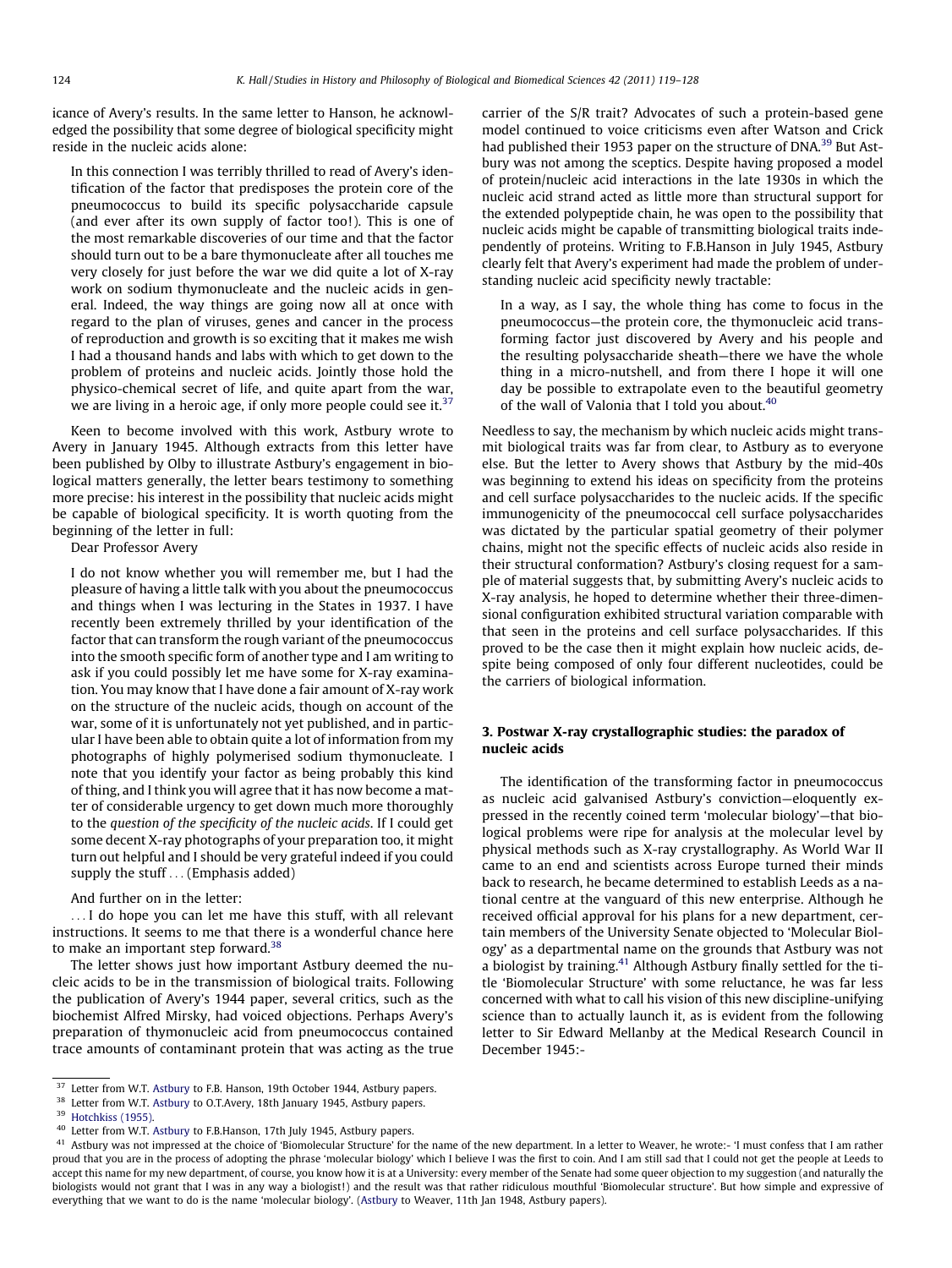Believe me, Sir Edward, for years now I have had this dream of bringing physics and chemistry into closer relation to the needs of biology, and professor or no professor, I do want to establish this new venture on durable lines—call it 'biomolecular structure' or what you will, but you know well what I mean. The time is ripe, and every day it becomes clearer that there is a real hunger among biologists for fundamental molecular knowledge. I want to help to meet this demand, and to break down the barriers once and for all; and I ask you to help me in bringing this about. This is the first time that such a Chair as Biomolecular Structure has been instituted in our own country, and I do so want to make it a real thing and the forerunner of others of the kind. $42$ 

But however impressive Astbury's passion for molecular biology was, it proved insufficient to win the support of the Medical Research Council. In 1946 his application for funding to establish his centre in Leeds was rejected in favour of the physicist J.T. Randall's biophysics unit at King's College, London. The grounds for this decision are unclear, but Astbury felt that his work had been deemed to be too fundamental and of insufficient practical medical application.<sup>43</sup>

Despite this setback, his work on nucleic acids continued. In 1947 a research assistant in Astbury's lab, Mansell Davies, took fresh X-ray photographs of thymonucleic acid, but was disappointed to find that they revealed none of the expected new structural features of the molecule. Something else, however, was by now becoming apparent from the X-ray data: the DNA molecule must contain a regular repeating structural pattern. Later that year, Astbury addressed the nature of this structural repeat in a paper presented at a meeting of the Society for Experimental Biology in Cambridge. A range of evidence suggested that the repeat was always some multiple of four nucleotides:

What is clear ... is this, that the pattern repeats along the axis of the molecule at a distance corresponding to the thickness of eight nucleotides or a multiple of eight nucleotides—most probably eight or sixteen nucleotides. The least possible value of the fibre period is about 27 A., which would make the effective average thickness of a nucleotide about 3.4A. The important point here has to do with the tetranucleotide constitution of the molecule, and in this connexion I wish to leave no doubt as to just what the X-ray diagram is so far telling us. It says simply that the arrangement in space is repeated along the fibre axis every eight (or sixteen) nucleotides. It says nothing yet, without very much more investigation, about the nature of the sequence, which may be determined by either chemical or geometrical considerations, or a combination of both. It hardly seems likely, though, that the fact that the intramolecular pattern is found to be based on a multiple of four nucleotides is unrelated to the conclusion that has been drawn from chemical data that the molecule is composed of four different kinds of nucleotides in equal proportions ... for the moment we must content ourselves with the statement that present X-ray evidence indicates that probably the bulk of a Na thymonucleate fibre is constructed from molecules built to a regular pattern, geometrical or chemical or both, based on a sequence of nucleotides that is a multiple of four.<sup>44</sup>

In the light of the considerations outlined here and the remarks made in the earlier correspondence with Avery, we can reconstruct the nature of the problem that nucleic acids posed for Astbury as follows. If, as was believed at the time, the nucleotide bases occur in equal proportions and are arranged in blocks of four repeats, one might expect this uniformity to be reflected in the spatial geometry of the nucleic acid molecule and therefore detectable by X-ray analysis. Such a regularity in the three-dimensional structure of the nucleic acid molecule was indeed exactly what the data showed. Yet, as had been made clear by the physicist Erwin Schrodinger in his 1944 book What is Life, a macromolecule that was structurally uniform could hardly encompass the kind of variation needed to confer biological specificity.<sup>45</sup> Nucleic acids therefore presented a paradox; for while Avery's work in pneumococcus had clearly shown that they could confer biological specificity, Astbury's X-ray data revealed only a structurally uniform molecule.

For some later commentators, Astbury in his Cambridge paper had taken a 'giant step backwards into a monotonous repetition of the four nucleotides,' and so down an intellectual blind alley.<sup>46</sup> Closer reading of the paper, however, reveals that Astbury had not ruled out the possibility that—in line with the views surveyed in the previous section—the nucleic acid molecule might be capable of conferring biological specificity. Once again he allowed that, as was the case with other polymeric molecules, the bulk of the molecule might possess a high degree of structural uniformity and yet could still contain regions in which the molecular geometry was sufficiently irregular to confer specificity. Stressing both the uniformity and the possibility of biologically significant variation, Astbury put the case as follows:

It seems improbable ... to judge by the degree of perfection in the X-ray fibre diagram, that these four different kinds of nucleotides are distributed simply at random; rather must they follow one another in some definite order—at least, in more crystalline regions of the structure that give rise to the regular diffraction pattern. It is necessary to make this proviso, because in high-polymeric aggregates there is always the possibility that there are long portions of chains (or columns in this case) of sufficient regularity to build up crystallographically more perfect regions, while at the same time there occurs every so often some chemical peculiarity that might indeed confer specificity on a structure that is otherwise designed to perform some more standard function.'47 (emphasis added)

It is conventionally thought that the work of the biochemist Erwin Chargaff dealt a death blow to the tetranucleotide hypothesis with two papers published in 1949 and 1950. Inspired by Avery's identification of the transforming factor in pneumococcus, Chargaff had demonstrated that not only were the proportions of the four nucleotides not equal, but that the proportions of the four individ-

<sup>42</sup> [Astbury](#page-9-0) to E. Mellanby, 8th December 1945, Astbury papers.

<sup>&</sup>lt;sup>43</sup> Astbury seemed to think that he had been rejected by the MRC on the grounds that his work had insufficient medical application, for in a letter written in 1946 to H.M. Miller at the Rockefeller Foundation he said:- 'I am rather between the devil and the deep sea—biology and industry (I will leave it to you to argue out which is which)—though I had hoped ultimately to find support definitely from medical funds, e.g., the Medical Research Council. However, it appears now that this is not going to work–I am too fundamental, or molecular, or something, to justify the expenditure of medical money on me—and I am now driven to scout around desperately once more for help, and something more permanent this time, too, so that I can at least have a few years' peaceful research free from these exhausting financial worries'. ([Astbury](#page-9-0) to H.M. Miller, 23rd March 1946, Astbury papers). Other sources however have suggested that he was rejected because his research proposal placed too much emphasis on the study of artificial fibres ([Olby, 1994, p. 327\)](#page-9-0).<br><sup>44</sup> Asthury (1947, pp. 67–69).

Astbury (1947, pp. 67-68).

<sup>45</sup> [Schrodinger \(1944\).](#page-9-0)

<sup>&</sup>lt;sup>46</sup> [Judson \(1996, p. 93\), Olby \(1994, p. 324\).](#page-9-0)

[Astbury \(1947, p. 68\).](#page-9-0)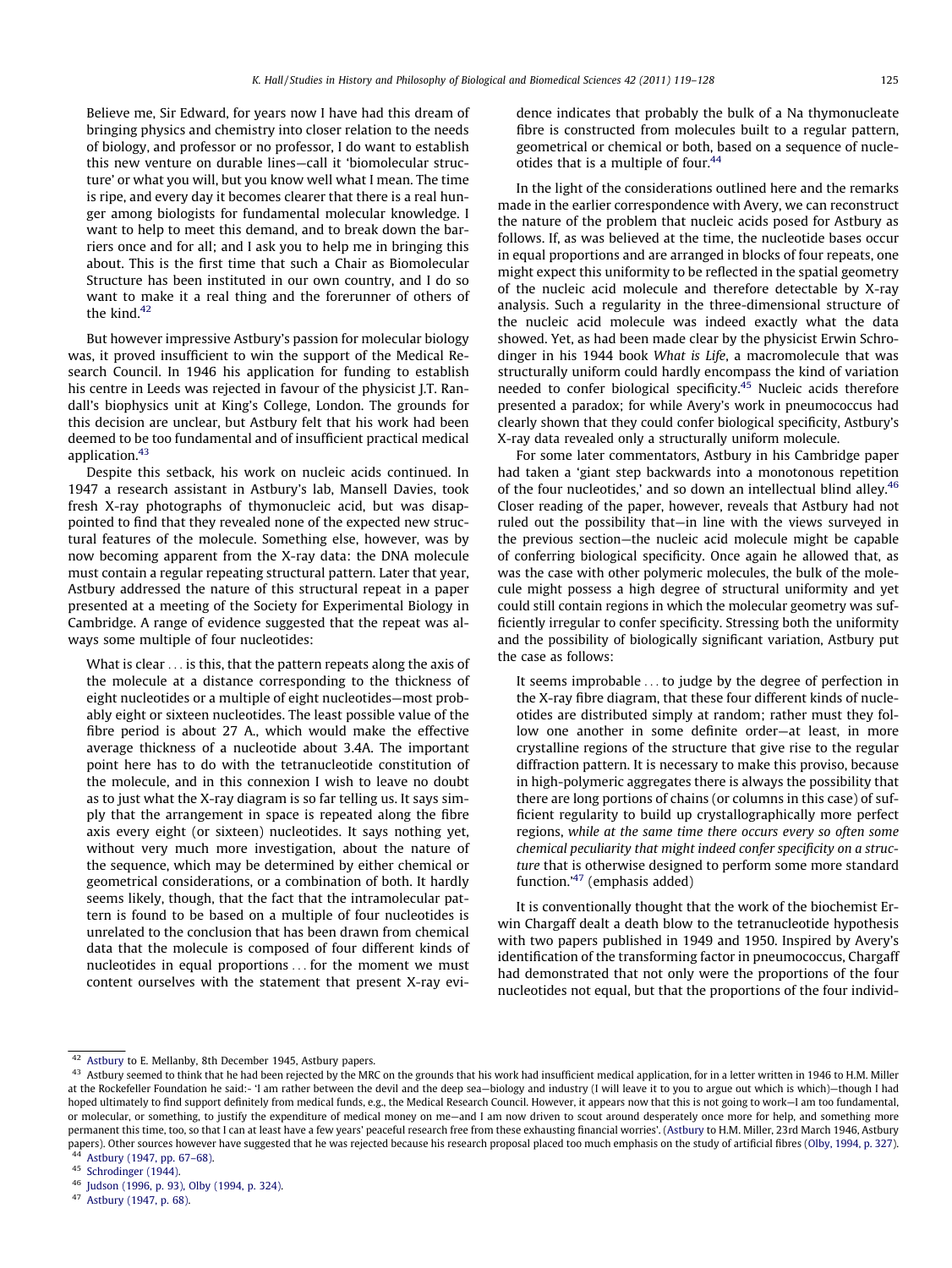ual bases varied between different species.48 He concluded that the nucleotide sequence of a DNA molecule varied according to species, confirming that DNA must somehow be capable of a biologically specific effect. But, as we have seen, the tetranucleotide hypothesis as Astbury conceived it was a more sophisticated construction than usually credited. Far from seeing in Chargaff's work a challenge to his own, Astbury drew support from it. In 1951, Astbury wrote to Chargaff requesting some samples of DNA, for, as Astbury explained, the species-specific variation that Chargaff reported might well manifest itself as irregularities at the level of three-dimensional structure detectable by X-ray analysis:

What about the specimens of very pure and highly polymerised nucleic acids which you kindly offered to send me when we had our pleasant little talk in your lab last summer. I should very much welcome the opportunity of seeing what can be found out from them by X-rays, especially since I have been re-reading your communications to Nature of May 13 1950. The differences in purine and pyrimidine composition that you report should be clearly demonstrable in X-ray diagrams if only we can have preparations that can be highly oriented enough.<sup>4</sup>

It seems likely that Chargaff sent the requested material, for in May 1951, Astbury's former photographic technician Elwyn Beighton took a number of photographs of B-form DNA ([Fig. 1b](#page-1-0)). Several of these images share a striking feature: a pattern of spots in the centre that form a distinctive black cross—exactly the feature which, two years later, would ignite James Watson's enthusiasm.

#### 4. Postwar theoretical innovations: towards a new vision of biological specificity

Why then did [Astbury](#page-9-0) overlook what was so immediately obvious to Watson two years later? On Olby's account, Astbury was hampered by his vision of the gene as a nucleoprotein, the implication being that such a model of the gene must preclude any significant role for the nucleic acids. Yet it is far from obvious why this should have been the case. The term 'nucleoprotein' was used in 1941 by the cytologist Jack Schultz to describe the complexes of nucleic acids and proteins found in the chromosomes and cytoplasm. Schultz argued that these nucleoprotein complexes possessed all the necessary properties required by a gene. $50$  Whilst aware that proteins were highly likely to be carriers of genetic specificity, Schultz did not however rule out the possibility that the nucleic acids might also carry such specificity.<sup>51</sup> Moreover, even in 1938 when Astbury and Bell had presented their model structure of DNA based on Bell's X-ray studies, the possibility that rotation of hydrogen and hydroxyl groups might endow a nucleic acid chain with sufficient structural variation to confer some degree of biological specificity had been entertained.52 A similar idea was also echoed in 1947 when Kurt Stern proposed a nucleoprotein model of the gene in which the genetic specificity was a direct result of structural variation in a single strand of nucleic acid.<sup>53</sup> In Stern's model, pairs of hydrogen-bonded nucleotides projected from opposite sides of the nucleic acid chain. The immense number of permutations that this arrangement could generate was easily sufficient to generate the kind of structural variation required for biological specificity. Crucial to this model, however, was the role of flanking polypeptide chains which kept the alternating nucleotide pairs locked in position by hydrogen-bonding. Without the influence of these polypeptide chains, the nucleotides could freely rotate around the axis of the phosphate backbone and the alternating pattern would be lost. Avery's discovery that a free nucleic acid alone and independent of proteins was sufficient to confer genetic specificity posed severe problems for this model. Stern's proposed structure is nevertheless significant because it demonstrates that a nucleoprotein concept did not ipso facto deny a role to the nucleic acids in conferring biological specificity.

The Stern model is also significant because it further illustrates that by the late 1940s, the notion of biological specificity as a function of variation at the level of the three-dimensional structure of macromolecules was widespread. By the mid-1950s, however, a more profound vision of how biological specificity might be determined had begun to emerge from the work of Fred Sanger on bovine insulin. Chemical analyses had shown bovine insulin to be composed of particular amino acids occurring in certain proportions. Sanger's key insight was to show that in each and every polypeptide chain of bovine insulin, these amino acids were arranged in a specific linear order.<sup>54</sup> Moreover, it was this specific order of amino acids which dictated the particular three-dimensional structure of the resulting polypeptide chain. The subsequent discovery that this linear order of amino acids is in turn encoded by a specific sequence of nucleotides in a particular region of nucleic acid established a direct and intimate relationship between the three-dimensional structure of proteins and the linear sequence of nucleic acids.

Horace Freeland Judson has argued that it was the establishment of this relationship between one-dimensional sequence and three-dimensional structure resulting from Sanger's work, rather than a shift from a protein to a nucleic acid-based model of the gene, that was the key change in the making of molecular biology.<sup>55</sup> With the realisation that biological specificity no longer had to be manifest solely in gross three-dimensional structural variation it now became possible to envisage how even a structurally monotonous molecule such as DNA might confer biological specificity through variation at the level of sequence. Although this conceptual development emerged after Watson and Crick's elucidation of the double helix, it is nonetheless of value in this discussion for it throws into sharp relief the particular limitations of Astbury's thinking, according to which the central theme of molecular biology was always confined to the three-dimensional structure of biological macromolecules. As he wrote in 1952:

It [molecular biology] is concerned particularly with the forms of biological molecules and with the evolution, exploitation and ramification of these forms in the ascent to higher levels of organization. Molecular biology is predominantly threedimensional and structural—which does not mean, however, that it is merely a refinement of morphology. It must at the same time enquire into genesis and function.<sup>56</sup>

Let us return now to Beighton's X-ray pictures. If these pictures were not outright disappointing to Astbury, as Davies has suggested, then they were likely at least to have been highly frustrating.57 Avery's work had convinced Astbury that nucleic acids were

<sup>56</sup> Astbury (1952) cited in [Stent \(1968, p. 390\)](#page-9-0).

<sup>48</sup> [Chargaff, Vischer, Doniger, Green, & Misani \(1949\), Chargaff, Zamenhof, & Green \(1950\)](#page-9-0).

<sup>49</sup> [Astbury](#page-9-0) to E. Chargaff, 14th March 1951, Astbury papers.

<sup>50</sup> [Schultz \(1941\).](#page-9-0)

<sup>51</sup> ibid, p. 56.

<sup>52</sup> Mudd, S. in [Astbury and Bell \(1938b, p. 118\).](#page-9-0)

<sup>53</sup> [Stern \(1947\).](#page-9-0)

Judson (1980, p. 397; 1996, pp. 88-89).

<sup>55</sup> [Judson \(1980, pp. 400–402, 419; 1996, pp. 185–188\).](#page-9-0)

<sup>57</sup> [Davies \(1990\).](#page-9-0)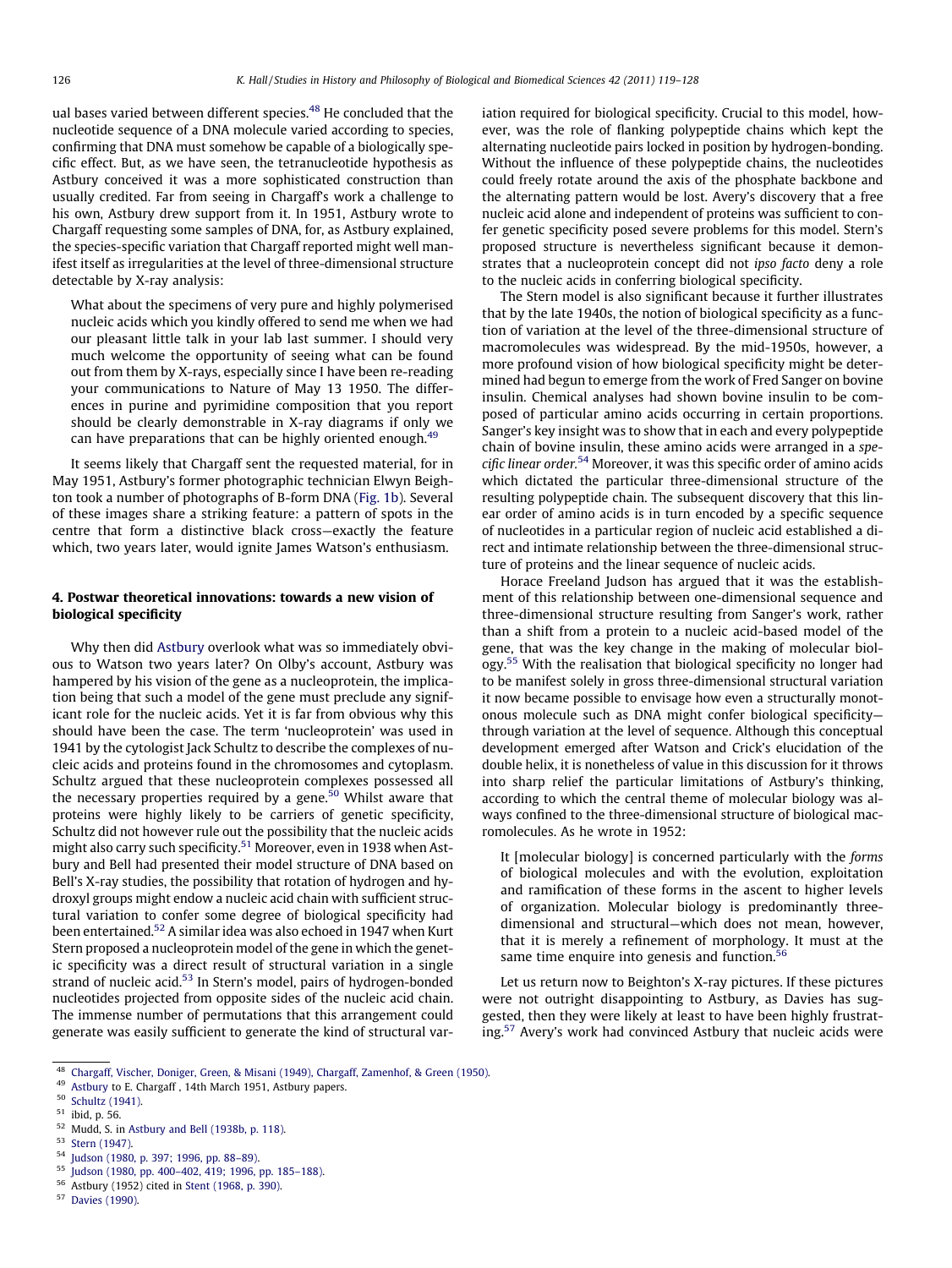indeed capable of conferring specific biological traits. His own studies on proteins and cell surface polysaccharides, however, suggested that biological specificity must be determined by variation in the three-dimensional structure of these macromolecules. Yet, far from offering evidence of such similar structural irregularities in nucleic acids, Beighton's photographs showed exactly the opposite—a macromolecule whose three-dimensional conformation was distinguished not by variation but by a regular repeating pattern. DNA, it seemed, was an enigma that would not yield to X-ray analysis; for while the molecule undoubtedly possessed specificity, it seemed to defy the prerequisite property as defined by Schrödinger, of being structurally nonmonotonous.

#### 5. Conclusion

Generations of molecular biologists who have grown up reading The Double Helix may very well share the surprise of Astbury's former colleague Mansell Davies that he did not 'grasp the helical structure' from Beighton's photographs.<sup>58</sup> Other commentators have proposed that, as a result of Crick's earlier work on helical structures in synthetic polypeptides, he and Watson were far more attuned than Astbury to recognising a helical structure in DNA.<sup>59</sup> Implicit in both cases, is an assumption that recognition of a helical structure is synonymous with understanding the mechanism by which DNA replicates. Davies' surprise therefore raises an intriguing and illuminating counterfactual: what if Astbury had recognised the helical structure evident in Beighton's photographs? Would recognition of the helix have guaranteed an understanding of the mechanism of gene action itself for Astbury, as it did for Watson and Crick?

From Franklin's photograph, Watson and Crick deduced the helical structure of the DNA molecule and in combination with density measurements, were then able to calculate that this helix must be comprised of two separate nucleic acid chains. The problem which then arose was to explain how these two separate nucleic acid chains could come together to form a stable double helical structure, for in both purine and pyrimidine bases the key groups of atoms involved in hydrogen bonding could adopt either one of two possible forms (termed 'tautomers'—see Fig. 3a), and this duality seemed to preclude a stable pattern of hydrogen bonding between the two nucleic acid chains. On this issue, Crick acknowledged that the input of the chemist Jerry Donohue, who was working in Cambridge at that time, was crucial. Donohue pointed out that in both nucleic acid chains of the DNA molecule, each purine and pyrimidine base was highly likely to exist only in one of the two possible tautomeric forms, thus enabling a stable complementary pattern of hydrogen bonds to be formed between bases on opposite chains (Fig. 3b). $60$  That this complementary base-pairing might be fundamental to the mechanism of replication of the DNA molecule and thus the transmission of hereditary characteristics is noted in the famously modest closing remarks to the first of their two papers published in 1953: 'It has not escaped our notice that the specific pairing we have postulated immediately suggests a possible copying mechanism for the genetic material.<sup>'61</sup>

Once they had persuaded themselves that Franklin's photograph suggested a helical structure, Watson and Crick were, with sufficient knowledge of nucleotide chemistry, able to explain one of the most fundamental properties of the gene—its capability to self-replicate. Might a similar route have been available to Astbury had he also been similarly persuaded that Beighton's photographs suggested a helix? Given his conviction that biological specificity must reside in gross three dimensional structural variation it



Fig. 3a. Diagram showing the tautomeric forms of the four nucleotides found in DNA. Guanine and Thymine can exist in either keto or enol forms, whilst Cytosine and Adenine can exist in either amino or imino forms.



Fig. 3b. Diagrammatic representation of how the amino and keto forms of adenine/ thymine and cytosine/guanine facilitate base-pairing through hydrogen bonding (hydrogen bonds are indicated by dotted lines).

seems highly unlikely. A correct interpretation of the striking cross pattern at the centre of Beighton's photographs as resulting from a helix would merely have confirmed that the conformation of the DNA molecule was stubbornly monotonous whilst compounding the enigma as to how such a molecule could produce the kind of effects reported by Avery. Furthermore, even if Astbury had deduced a helical structure from Beighton's photographs, it is highly unlikely that he could have realised its true significance without the additional crucial knowledge of nucleotide chemistry that Donohue provided to Watson and Crick. Rather than cause his jaw to drop and his pulse to race, as would happen for Watson, Beighton's photographs would be for Astbury a stubborn curiousity of macromolecular aesthetics, if not an outright disappointment.

 $\overline{58}$  ibid, p. 614.

<sup>&</sup>lt;sup>59</sup> Prof. A.C.T. North in [Davies \(1990\), Cochran & Crick \(1952\), Cochran, Crick, & Vand \(1952\)](#page-9-0)<br><sup>60</sup> Judsen (1980, pp. 202, 204, 1906, p. 156)

Judson (1980, pp. 393-394; 1996, p. 156).

<sup>&</sup>lt;sup>61</sup> [Watson and Crick \(1953a,b\)](#page-9-0).